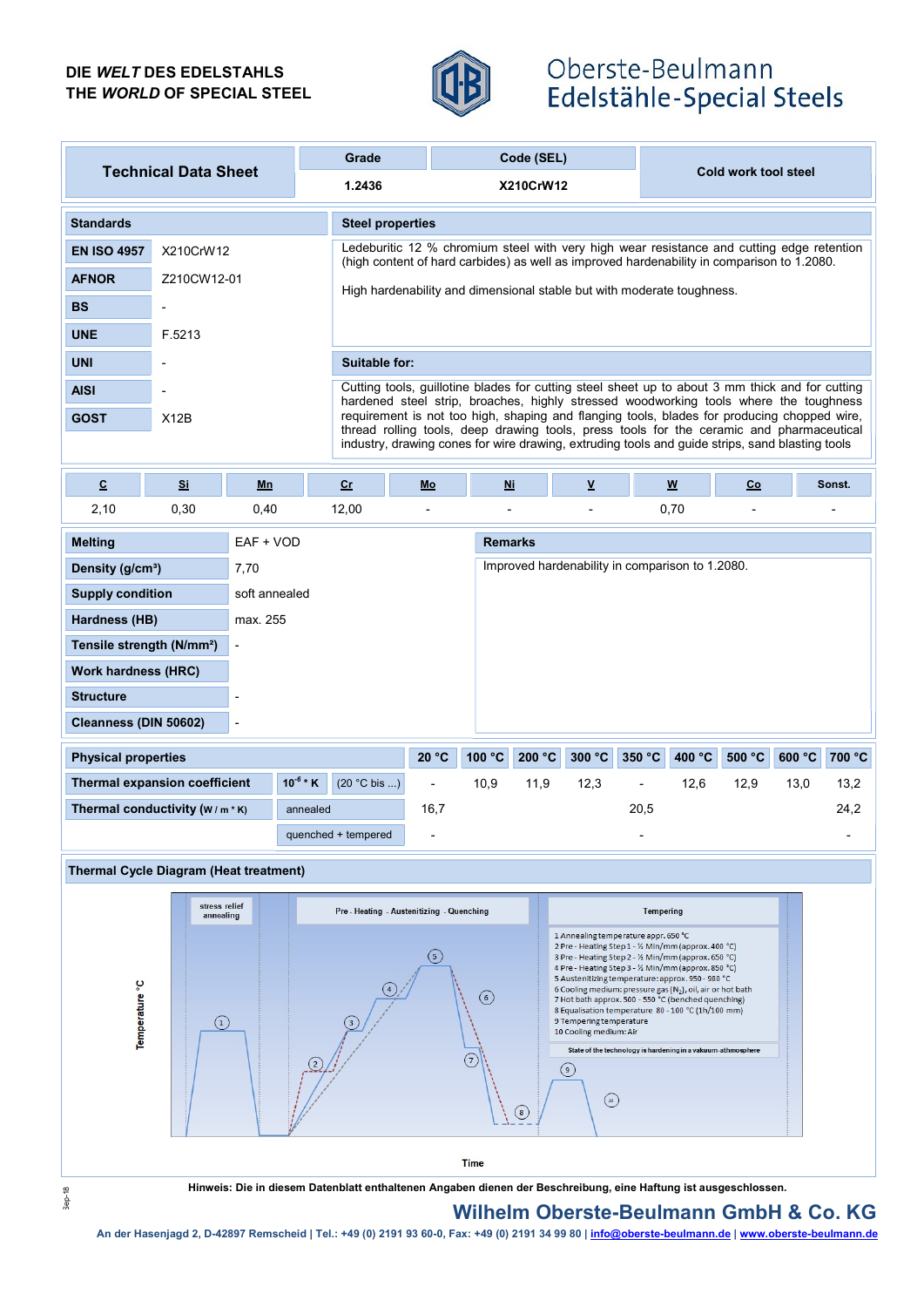### DIE WELT DES EDELSTAHLS THE WORLD OF SPECIAL STEEL



# Oberste-Beulmann Edelstähle-Special Steels

| <b>Heat treatment</b>   | Temperature (°C) | Cooling      | <b>Remarks heat treatment</b>                                                                                                      |
|-------------------------|------------------|--------------|------------------------------------------------------------------------------------------------------------------------------------|
| Soft annealing          | $800 - 840$      | Furnace      | Controlled slow cooling in furnace                                                                                                 |
| Stress-relief annealing | ca. 650          | Furnace      | Slow cooling in furnace. After extensive machining process or complex shapes                                                       |
| Hardening               | $950 - 980$      |              | After through-heating hold for 15-30 minutes                                                                                       |
| Pre - heating Step 1    | appr. 400        |              | Austenitizing temperature appr. 1020 °C for secundary hardening.                                                                   |
| Pre - heating Step 2    | appr. 650        |              | For complex and sharp-edged tools air or hot bath hardening should be<br>prefered                                                  |
| Pre - heating Step 3    | appr. 850        |              |                                                                                                                                    |
| Quenching               | $500 - 550$      | hot bath     | To reduce as possible thermal stress, size alteration and distorsion it is<br>recommended to use the softest quenching medium.     |
|                         | appr. 80         | Oil          | Oftentimes a hot bath hardening with the advantage of less thermal stress. To                                                      |
|                         | appr. 80         | Air          | avoid stress corrosion cracks the steel has to be carried out immediately after<br>hardening and when the steel is at appr. 80 °C. |
|                         | appr. 80         | pressure gas | Cooling down to RT has to be disabled.                                                                                             |



#### Tempering Chart Tempering – Hardness after tempering



### Remarks for tempering

Slow heating to tempering temperature immediatelly after hardening. Time in furnace 1 hour for each 20 mm of workpiece thickness but at least 2 hours. For following coating or nitriding we recommend elevated hardening temperature (appr. 1020 °C) with subs

#### Continuous Cooling Transformation Chart Heat resistance chart



Hinweis: Die in diesem Datenblatt enthaltenen Angaben dienen der Beschreibung, eine Haftung ist ausgeschlossen.

#### Wilhelm Oberste-Beulmann GmbH & Co. KG

An der Hasenjagd 2, D-42897 Remscheid | Tel.: +49 (0) 2191 93 60-0, Fax: +49 (0) 2191 93 60-0, Fax: +49 (0) 2191 93 60-0, Fax: +49 (0) 2191 93 60 | info@oberste-beulmann.de | www.oberste-beulmann.de | www.oberste-beulmann